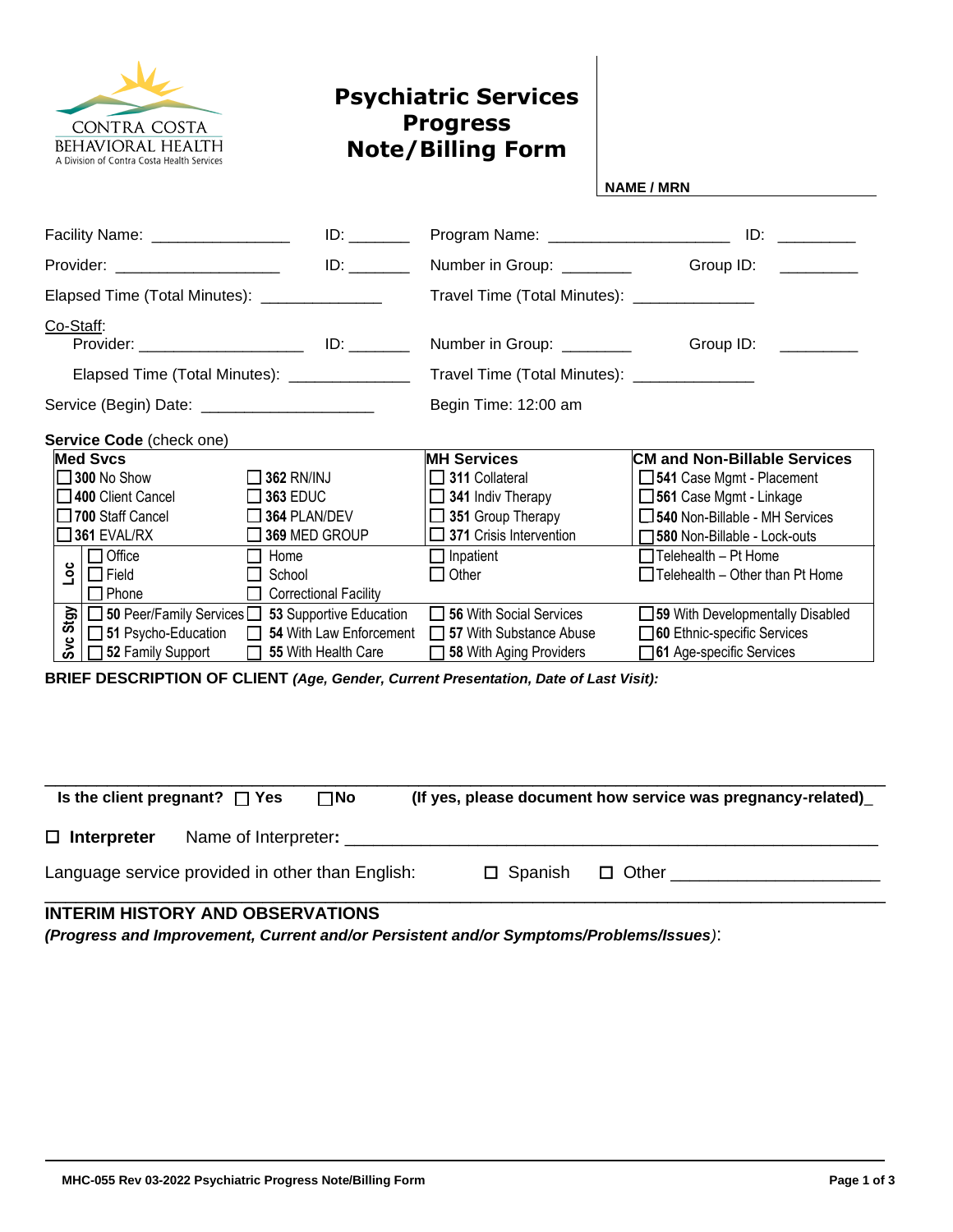**TARGETED MENTAL STATUS EXAM** *(Orientation, grooming, mood, affect, thought/perceptual content, insight)***:**

## **CURRENT MEDICATIONS:** *Please list all Psychiatric and non-Psychiatric medications at each visit.*

| $\Box$<br><b>Medication Consents are current</b>                                 | □ Adherence / Side Effects / Adverse Effects Discussed |  |                                                                                   |
|----------------------------------------------------------------------------------|--------------------------------------------------------|--|-----------------------------------------------------------------------------------|
| <u>OBJECTIVE DATA:</u>                                                           |                                                        |  | AIMS Performed $\Box$ Ht _____ Wt ______ BMI _____ Waist ______ BP/P ____________ |
| Lab or other Studies Reviewed $\Box$<br><b>Results:</b>                          |                                                        |  |                                                                                   |
|                                                                                  |                                                        |  |                                                                                   |
| <b>CURRENT DIAGNOSTIC IMPRESSION:</b> ICD-10 Code, DSM-5 Diagnosis and Narrative |                                                        |  |                                                                                   |
|                                                                                  |                                                        |  |                                                                                   |
|                                                                                  |                                                        |  |                                                                                   |
| ICD-10 Code: ____________________________                                        |                                                        |  | DSM-5 Diagnosis: ____________________________ (Secondary)                         |
|                                                                                  |                                                        |  |                                                                                   |
| <b>DESCRIPTION OF PSYCHOTHERAPEUTIC INTERVENTION, IF ANY:</b>                    |                                                        |  |                                                                                   |

\_\_\_\_\_\_\_\_\_\_\_\_\_\_\_\_\_\_\_\_\_\_\_\_\_\_\_\_\_\_\_\_\_\_\_\_\_\_\_\_\_\_\_\_\_\_\_\_\_\_\_\_\_\_\_\_\_\_\_\_\_\_\_\_\_\_\_\_\_\_\_\_\_\_\_\_\_\_\_\_\_

**PLAN FOR CONTINUED SERVICE:** *(INCLUDING LAB ORDERS, EDUCATION, COORDINATION OF CARE*). *LABS/ Other Studies ordered:* *REFERRAL to PCP* *REFERRAL for Psychotherapy* *Coordination with PCP* 

\_\_\_\_\_\_\_\_\_\_\_\_\_\_\_\_\_\_\_\_\_\_\_\_\_\_\_\_\_\_\_\_\_\_\_\_\_\_\_\_\_\_\_\_\_\_\_\_\_\_\_\_\_\_\_\_\_\_\_\_\_\_\_\_\_\_\_\_\_\_\_\_\_\_\_\_\_\_\_

\_\_\_\_\_\_\_\_\_\_\_\_\_\_\_\_\_\_\_\_\_\_\_\_\_\_\_\_\_\_\_\_\_\_\_\_\_\_\_\_\_\_\_\_\_\_\_\_\_\_\_\_\_\_\_\_\_\_\_\_\_\_\_\_\_\_\_\_\_\_\_\_\_\_\_\_\_\_\_